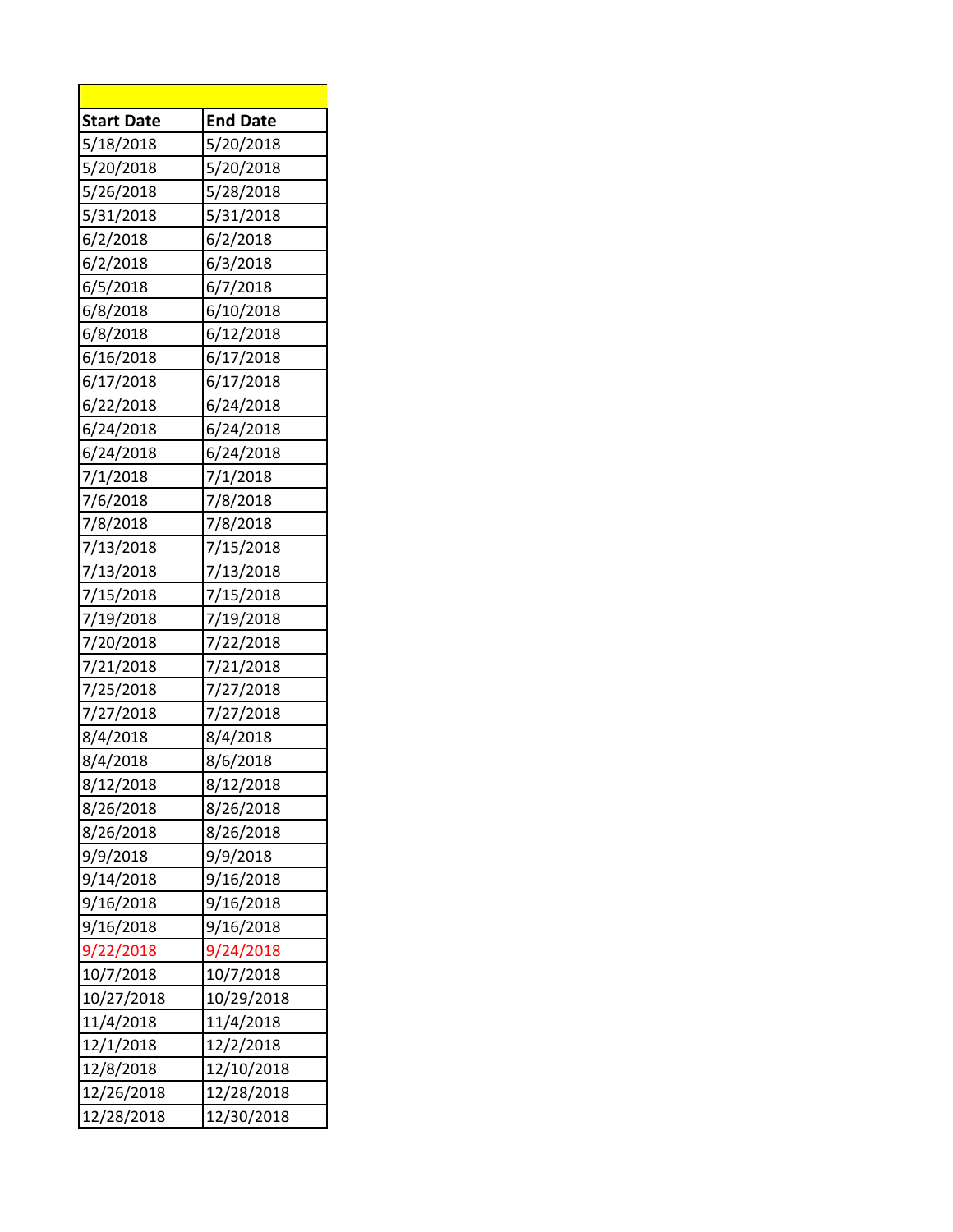| 12/30/2018 | 12/30/2018 |
|------------|------------|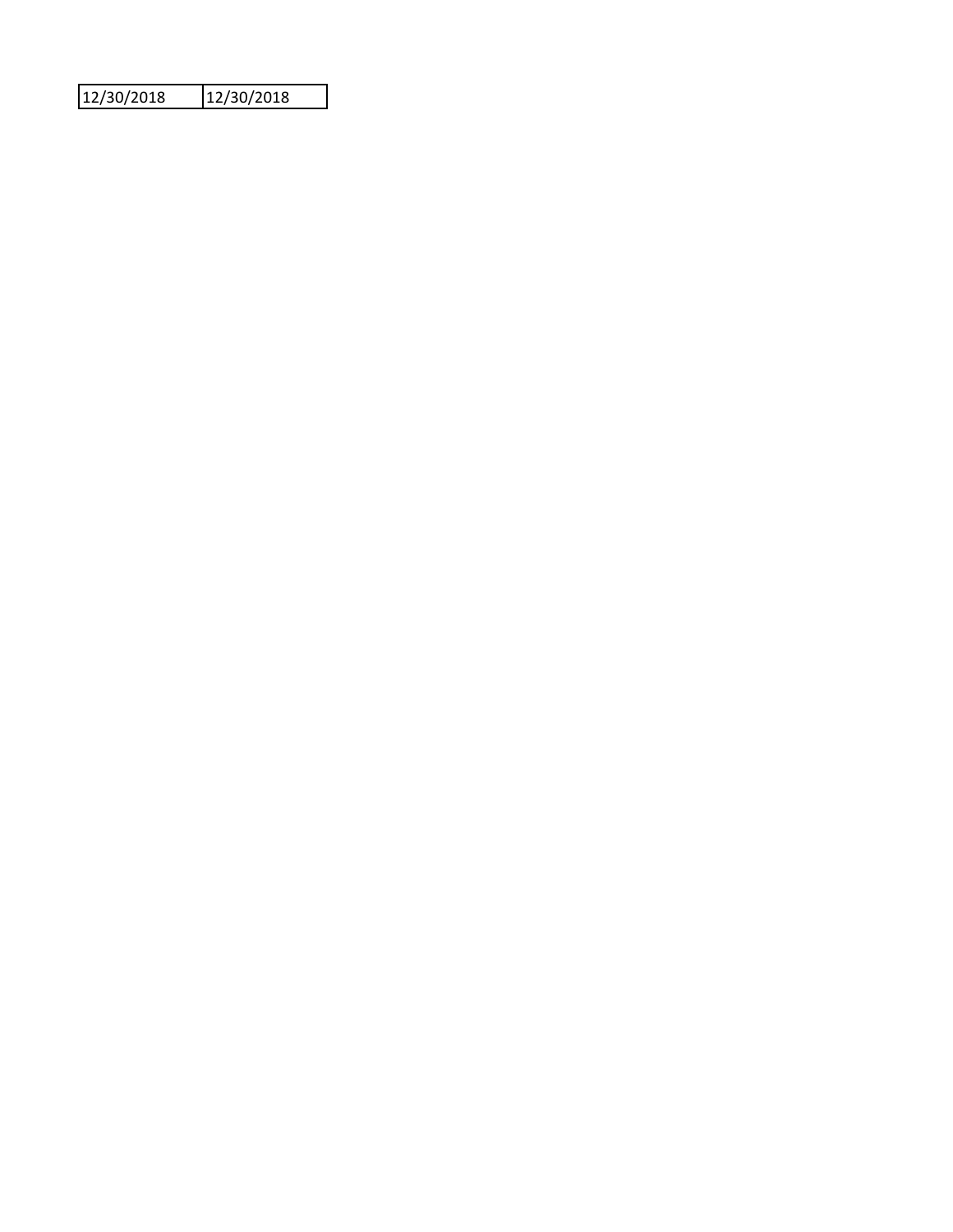| <b>2018 NEBRASKA TOURNAMENT &amp; EVENT CALENDAR</b>                        |                     |  |  |
|-----------------------------------------------------------------------------|---------------------|--|--|
| <b>Tournament Name</b>                                                      | City                |  |  |
| USTA NE B12-18/G12 #1 Closed District Championship (MV Level 4)             | Omaha               |  |  |
| NE Smashers Koch BG 10 (Orange & Green)                                     | Omaha               |  |  |
| 2018 BG 12/14 Nebraska Team                                                 | Oklahoma City       |  |  |
| NE SMASHERS First State Bank, Fremont BG10 (Orange & Green)                 | Fremont             |  |  |
| USTA NE BG 12-18 Omaha #2 Koch NET                                          | Omaha               |  |  |
| Columbus Open Adult & B/G 12-18 (Non-sanctioned)                            | Columbus            |  |  |
| USTA NE B/G 12-18 First State Bank Fremont Junior Open Champs (MV Level 5)  | Fremont             |  |  |
| USTA NE B/G 12-18 Kearney Junior Open Futures Qualifier #2 (MV Level 5)     | Kearney             |  |  |
| USTA MV BG 12-18 Super #2                                                   | Omaha               |  |  |
| USTA NE B/G 12-18 Grand Island Junior Open Champs (Level 5)                 | <b>Grand Island</b> |  |  |
| NE Smashers Koch BG 10 (Orange & Green)                                     | Omaha               |  |  |
| USTA NE B/G12-18 Kearney #2 CLOSED DISTRICT CHAMPIONSHIPS (MV Level 4)      | Kearney             |  |  |
| NE SMASHERS Harmon Park, Kearney BG10 (Orange & Green)                      | Kearney             |  |  |
| USTA NE BG 10-18 Omaha #3 Koch NET                                          | Omaha               |  |  |
| USTA NE BG 10-18 Omaha #4 Koch NET                                          | Omaha               |  |  |
| USTA NE BG 12-18 WOODS #1 OPEN DISTRICT CHAMPIONSHIPS (MV LEVEL 4)          | Lincoln             |  |  |
| USTA NE BG 8-12 RED/ORANGE/GREEN WOODS NET                                  | Lincoln             |  |  |
| USTA NE B/G 12-18 McDonalds Fremont Futures Qualifier #3 (MV Level 5)       | Fremont             |  |  |
| USTA NE B/G 8-12 Fremont #1 NET                                             | Fremont             |  |  |
| NE Smashers Koch BG 10 (Orange & Green)                                     | Omaha               |  |  |
| NE SMASHERS Harmon Park, Kearney BG10 (Orange & Green)                      | Kearney             |  |  |
| USTA NE BG 12-18 Fremont Health #2 Open District Championships (MV Level 4) | Fremont             |  |  |
| USTA NE BG 10-18 Omaha #5 Koch NET                                          | Omaha               |  |  |
| USTA NE B/G 12-18 Nebraska Cornhusker Junior State Games Champs (Level 5)   | Lincoln             |  |  |
| USTA NE BG 10-18 Nebraska Cornhusker Junior State Games Woods NET           | Lincoln             |  |  |
| NE SMASHERS Fremont Health BG10 (Orange & Green)                            | Fremont             |  |  |
| USTA MV BG 12-14 Futures #3                                                 | Omaha               |  |  |
| USTA NE BG 10-18 Omaha #6 Koch NET                                          | Omaha               |  |  |
| NE SMASHERS Woods Tennis Center BG10 (Orange & Green)                       | Lincoln             |  |  |
| USTA NE B12-14/G12-18 & 8U RED & 12U GREEN WOODS NET                        | Lincoln             |  |  |
| NE Smashers Koch BG 10 (Orange & Green)                                     | Omaha               |  |  |
| USTA NE G12-18/B12-14 WOODS FUTURES QUALIFIER #4 (MV LEVEL 5)               | Lincoln             |  |  |
| USTA NE BG 8U RED/12U GREEN WOODS NET                                       | Lincoln             |  |  |
| NE SMASHERS Woods Tennis Center BG10 (Orange & Green)                       | Lincoln             |  |  |
| <b>USTA Level 3 Dominant Duo Team Event</b>                                 | <b>Omaha</b>        |  |  |
| NE SMASHERS Hanscom BG10 (Orange & Green)                                   | Omaha               |  |  |
| USTA MV G12 Super #4                                                        | Lincoln             |  |  |
| NE Smashers Koch BG 10 (Orange & Green)                                     | Omaha               |  |  |
| USTA NE B/G 12-18 Grand Island Winter Junior Open Champs (level 5)          | <b>Grand Island</b> |  |  |
| USTA MV B12 Futures #4                                                      | Lincoln             |  |  |
| USTA NE BG 12 & 16 Omaha Holiday Junior Open Champs (MV Level 5)            | Omaha               |  |  |
| USTA NE BG 14 & 18 Omaha Holiday Junior Open Champs (MV Level 5)            | Omaha               |  |  |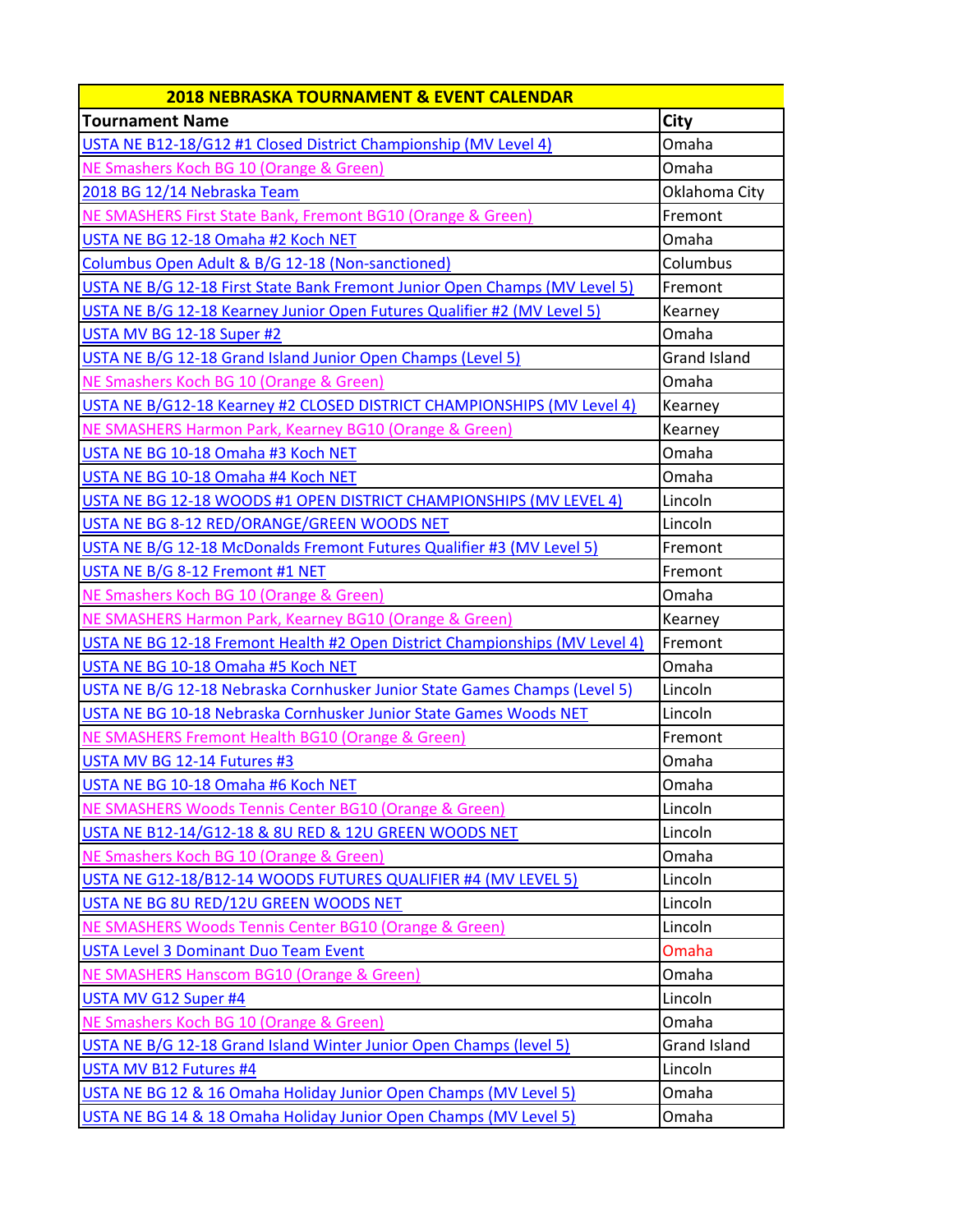|  |  |  | $\sim$<br><b>I</b> Omaha |
|--|--|--|--------------------------|
|--|--|--|--------------------------|